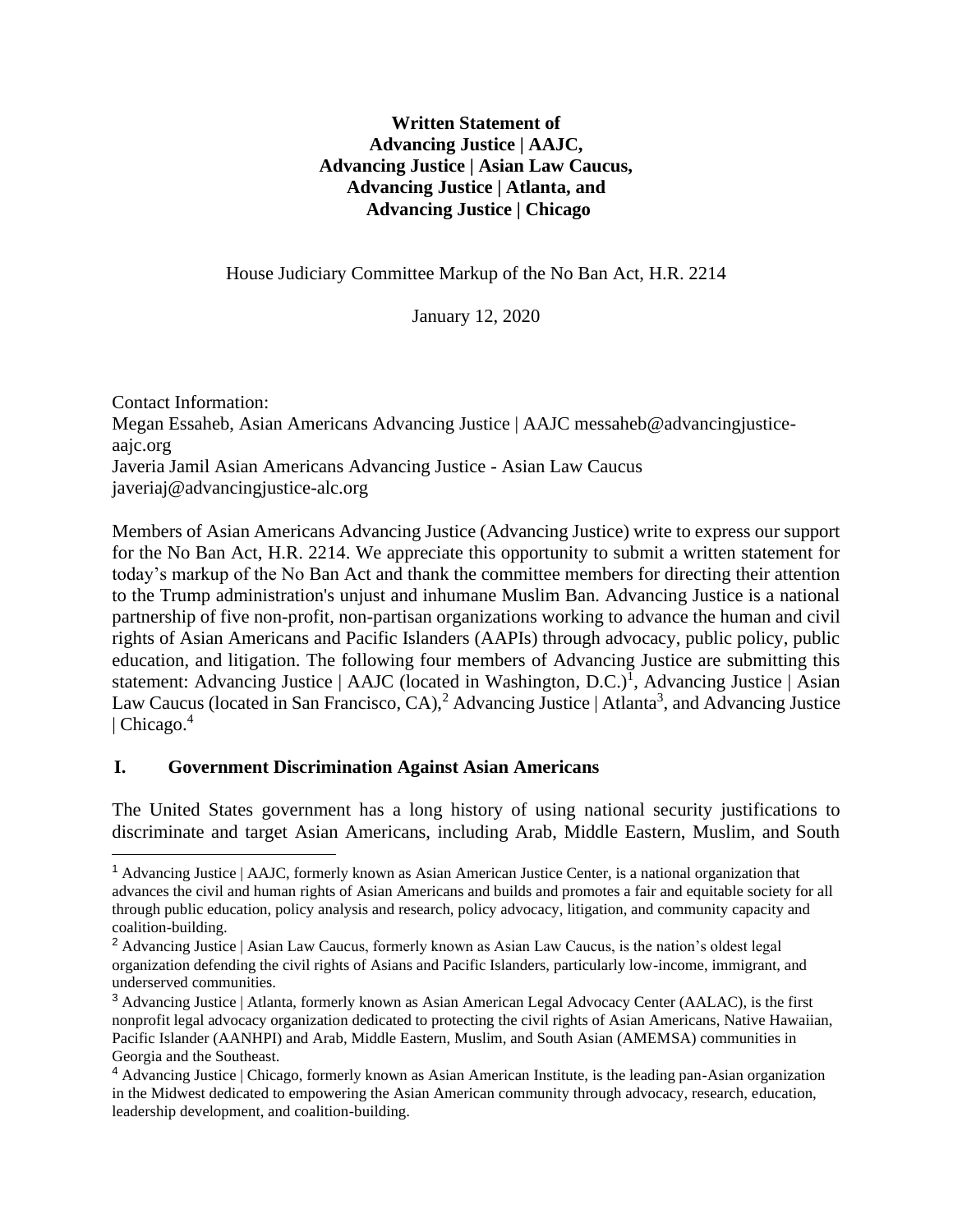Asian (AMEMSA) communities. Often, these xenophobic policies have made their way into our immigration laws, just like the current Muslim Ban. The Chinese Exclusion Act of 1882, which prevented Chinese immigrants from coming to the United States for over 60 years,<sup>5</sup> was the first major immigration law that prevented immigrants from entering the country or gaining citizenship, based on ethnic and national origin.<sup>6</sup> In 1914, the federal government once again targeted Asian Americans when under the guise of national security it barred anyone born in a geographically defined "Asiatic Barred Zone" from entering the country.<sup>7</sup> The act extended the exclusion formerly limited to the Chinese to all Asians and Pacific Islanders from Turkey and Saudi Arabia in the west to the Polynesian Islands in the east.<sup>8</sup> Finally, in 1924, with the passage of the Asian Exclusion Act, the government effectively ended all immigration from Asian countries.<sup>9</sup>

These anti-Asian sentiments culminated in one of the darkest chapters of American history: the incarceration of 120,000 Americans of Japanese ancestry during World War II.<sup>10</sup> Whole families, including children, were rounded up, removed from their homes, and forced to live in detention centers under the pretext of national security based simply on their ancestry.<sup>11</sup> Americans of Japanese ancestry were targeted and incarcerated in federal detention centers without due process, while members of white ethnic groups with ancestry of countries that the United States was at war with were not detained. $12$ 

### **II. Government Targeting of Arab, Middle Eastern, Muslim and South Asian Communities**

In the wake of the tragic events of September 11, 2001, the United States government engaged in the pervasive targeting, monitoring, and surveillance of AMEMSA communities through various policies and programs. In 2002, the federal government initiated the National Security Entry-Exit Registration System (NSEERS), which targeted men who entered the U.S. on nonimmigrant visas from primarily Muslim-majority, Arab, African, and South Asian countries.<sup>13</sup> Men who were

 $^5$  Id.

<sup>&</sup>lt;sup>6</sup> Archives of the West from 1877-1887: Chinese Exclusion Act of 1882, PBS (2001[\),](https://www.pbs.org/weta/thewest/resources/archives/seven/chinxact.htm)

<https://www.pbs.org/weta/thewest/resources/archives/seven/chinxact.htm> (last visited September 19, 2019). 7 *See* U.S. Dep't of State, *The Immigration Act of 1924 (The Johnson-Reed Act)*, available at

<https://history.state.gov/milestones/1921-1936/immigration-act> (last visited September 23, 2019).

<sup>8</sup> *Asiatic Barred Zone,* <https://immigrationtounitedstates.org/362-asiatic-barred-zone.html> (last visited September 23, 2019).

 $^9$  Id.

<sup>10</sup> *See* Exec. Order 9066, 7 Fed. Reg. 1407 (Feb. 19, 1942) (authorizing the internment of Americans of Japanese ancestry); *see also Korematsu v. United States*, 323 U.S. 214 (1944) (upholding the internment under strict scrutiny review).

 $11$  Id.

<sup>12</sup> *See Korematsu*, 323 U.S. at 233, 240-42 (Murphy, J., dissenting) (noting that similarly situated American citizens of German and Italian ancestry were not subjected to the "ugly abyss of racism" of forced detention based on racist assumptions that they were disloyal, "subversive," and of "an enemy race," as Japanese Americans were); Natsu Taylor Saito, *Internments, Then and Now: Constitutional Accountability in Post-9/11 America*, 72 Duke F. for L. & Soc. Change 71, 75 (2009) (noting "the presumption made by the military and sanctioned by the Supreme Court that Japanese Americans, unlike German or Italian Americans, could be presumed disloyal by virtue of their national origin").

<sup>13</sup> *See Delete NSEERS Before Trump Takes Office,* CATO INSTITUTE (2016), [https://www.cato.org/blog/delete](https://www.cato.org/blog/delete-nseers-trump-takes-office)[nseers-trump-takes-office](https://www.cato.org/blog/delete-nseers-trump-takes-office) (last visited September 23, 2019); *see also Immigrants Welcome\*,* BOSTON REVIEW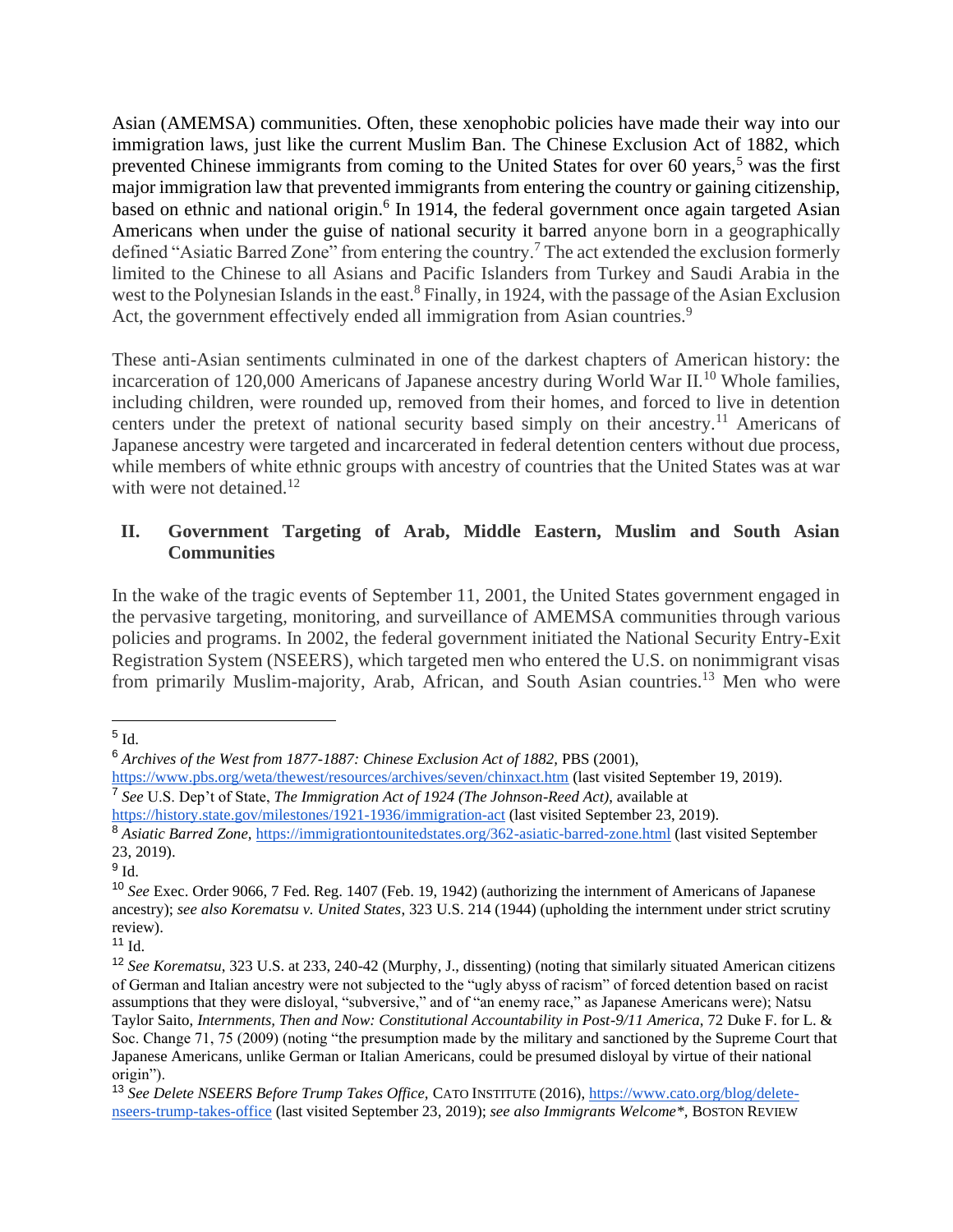required to register with the federal government were interrogated by authorities without any reason to suspect them of wrongdoing. Communities saw family members and neighbors disappear in the middle of the night, held in overcrowded jails, and deported without due process.<sup>14</sup> More than 13,000 people were placed in removal proceedings, businesses were closed down, and students were forced to leave schools and colleges with degrees uncompleted.<sup>15</sup>

This criminalization of AMEMSA communities, specifically Muslim communities, continues to this day through other discriminatory federal policies. Since 2001, members of AMEMSA communities, including thousands of Muslim American citizens, have had their lives upended after their names have been added to the federal government's unconstitutionalNo Fly List, without any suspicion of wrongdoing.<sup>16</sup> Additionally, under the guise of national security, the FBI to this day carries on discriminatory investigations, predatory sting operations, and baseless prosecutions against members of AMEMSA communities.<sup>17</sup>

Rather than learning from these mistakes, once again, we find ourselves on the wrong side of history with this discriminatory Muslim Ban.<sup>18</sup> We cannot forget the mistakes of the past, and we must be vigilant of the horrors that arise from racial profiling and blanket determinations of guilt based on ancestry, religion, race, and/or national origin.

### **III. Impact of the Muslim Ban**

### **A. Impact by the Numbers**

No family or community should be separated because of their religion or nationality, but that is exactly what the Muslim Ban does. Since January 2017, when the first iteration of the Muslim Ban went into effect, thousands of Americans have been separated from their loved ones for nothing more than to satisfy the Trump adminstration's xenophobic and Islamophobic urges. The Muslim

<sup>14</sup> Muslims to march on White House in bid to dismantle discriminatory registry, THEGUARDIAN (2016),

[https://www.washingtonpost.com/archive/politics/2003/07/28/immigrants-fear-deportation-after-](https://www.washingtonpost.com/archive/politics/2003/07/28/immigrants-fear-deportation-after-registration/f667a74e-61c7-4af3-a7e8-eb11cd7c9287/)

<sup>(2018)</sup>[, http://bostonreview.net/globaljustice/maytha-hassen-immigrants-welcome](http://bostonreview.net/globaljustice/maytha-hassen-immigrants-welcome) (last visited on September 23, 2019)[.](https://www.pbs.org/weta/thewest/resources/archives/seven/chinxact.htm)

https://www.theguardian.com/us-news/2016/dec/12/american-muslims-march-white-house-nseers (last visited September 23, 2019).

<sup>15</sup> *Immigrants Fear Deportation After Registration,* WASHINGTONPOST (2003),

[registration/f667a74e-61c7-4af3-a7e8-eb11cd7c9287/](https://www.washingtonpost.com/archive/politics/2003/07/28/immigrants-fear-deportation-after-registration/f667a74e-61c7-4af3-a7e8-eb11cd7c9287/) (last visited September 23, 2019).

<sup>16</sup> *The FBI's terrorism watch list violates the Constitution, federal judge,* WASHINGTONPOST (2019),

<https://www.washingtonpost.com/nation/2019/09/05/fbi-terror-watch-list-unconstitutional/> (last visited September 23, 2019).

<sup>17</sup> See, Illusion of Justice: Human Rights Abuses in US Terrorism Prosecutions, Human Rights Watch & Human Rights Institute, Columbia Law School, 2014,

[https://www.hrw.org/sites/default/files/reports/usterrorism0714\\_ForUpload\\_1\\_0.pdf.](https://www.hrw.org/sites/default/files/reports/usterrorism0714_ForUpload_1_0.pdf) See also, Trevor Aaronson, "The Released: More Than 400 People Convicted of Terrorism in the U.S. Have Been Released Since 9/11", Apr.

<sup>20, 2017,</sup> available at https://theintercept.com/2017/04/20/more-than-400-people-convicted-of-terrorism-in-the-u-shave-been-released-since-911/. The full "Trial and Terror" series is available at https://theintercept.com/series/trialand-terror/.

<sup>18</sup> *See* U.S. Dep't of Justice, *Confronting Discrimination in the Post-9/11 Era: Challenges and Opportunities Ten Years Later*, at 4 (Oct. 19, 2011) (noting that the FBI reported a 1,600 percent increase in anti-Muslim hate crime incidents in 2001), available at http://www.justice.gov/crt/ publications/post911/post911summit\_report\_2012-04.pdf (last visited September 19, 2019).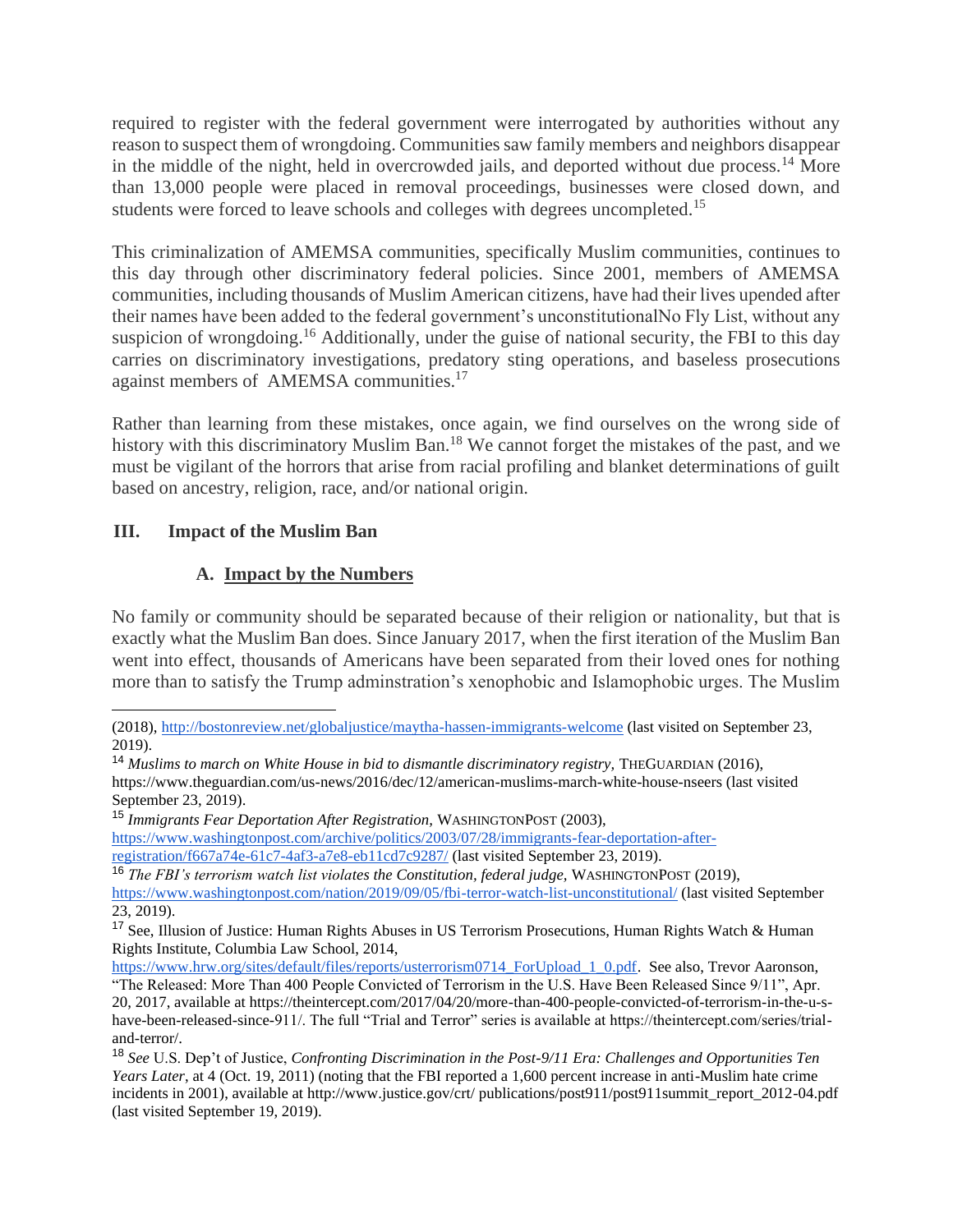Ban bars individuals from five Muslim majority countries from entering the United States: Iran, Libya, Syria, Yemen, and Somalia. Although it also bars North Koreans and certain individuals from Venezuela from entering the United States, the addition of these countries to the list does nothing to hide the true intent behind the policy: the exclusion of Muslims from this country.<sup>19</sup> The administration expanded the Ban on January 31, 2020 and added another six countries to the list: Myanmar, Kyrgyzstan, Nigeria, Eritrea, Sudan, and Tanzania - countries which are either Muslim majority or have a significant Muslim population. The expanded Ban also disproportionately impacts African immigrants, effectively barring more than twenty percent of African immigrants from entering the United States.<sup>20</sup>

The number of visas granted to nationals of countries impacted by the Muslim Ban has decreased significantly compared to prior to the implementation of the Ban.<sup>21</sup> With the exception of North Korea and Venezuela, there has been a significant decrease in immigrant and nonimmigrant visa issuances for all countries listed in the Ban.<sup>22</sup> For example, foreign nationals from Yemen saw a 90.8% decrease in immigrant visas issued, while those from Iran saw an 81.2% decrease.<sup>23</sup> Iranian nationals also saw a dramatic decrease of nonimmigrant visa issuances across the board.<sup>24</sup> This decrease impacts not only foreign nationals but also businesses, schools, and health care agencies that rely on them to work or study. The impact of the Ban on the newly added countries is yet to be ascertained, but if the current implementation of the Ban is any indication, the newly added countries will see a similar reduction in the number of visas being granted.

Individuals confronted by the Muslim Ban purportedly have a way of getting past the Ban by applying for a waiver. However, the Muslim Ban's waiver provision is a sham. The Department of State's own data shows that in the early days of the Ban, only two percent of visa applicants

<sup>&</sup>lt;sup>19</sup> Venezuela and North Korea appear to have been added solely to make the argument that it is not a "Muslim ban." Zero Venezuelans have been subject to the proclamation, while only 79 North Koreans have attempted to apply for a visa, with 57 North Korean nationals being approved. Contrast the lack of impact of these non-Muslim majority nations to the tens of thousands subject to the ban from Muslim-majority nations. This remains a Muslim ban, as envisioned and in practice.

<sup>20</sup> *Trump Administration Travel Ban Expands to 6 Additional Countries,* NPR (Jan 2020),

<https://www.npr.org/2020/01/31/801687700/trump-administration-travel-ban-expands-to-6-additional-countries> (last visited February 11, 2020); *Trump's expanded travel ban targets Nigeria, five other countries*, REUTERS (Jan 2020), [https://www.reuters.com/article/us-usa-immigration-ban/trumps-expanded-travel-ban-targets-nigeria-five-other](https://www.reuters.com/article/us-usa-immigration-ban/trumps-expanded-travel-ban-targets-nigeria-five-other-countries-idUSKBN1ZU2WD)[countries-idUSKBN1ZU2WD](https://www.reuters.com/article/us-usa-immigration-ban/trumps-expanded-travel-ban-targets-nigeria-five-other-countries-idUSKBN1ZU2WD) (last visited February 11, 2020); *see also Nigeria,* CIA WORLD FACTBOOK (Feb 2020)*,* <https://www.cia.gov/library/publications/the-world-factbook/geos/ni.html> (last visited February 11, 2020) Nigeria represents about twenty percent of the total population of sub-Saharan Africa, and is also the country with the largest population in Africa.

<sup>21</sup> ADVANCING JUSTICE—AAJC & ADVANCING JUSTICE—LOS ANGELES, INSIDE THE NUMBERS: HOW IMMIGRATION SHAPES ASIAN AMERICAN AND PACIFIC ISLANDER COMMUNITIES 56 (2019) (citing U.S. Department of State, Bureau of Consular Affairs, "Table XIV, Immigrant Visas Issued at Foreign Service Posts (by Foreign State Chargeability) (All Categories), Fiscal Years 2009-2018," *Report of the Visa Office 2018*), available at

[<sup>.</sup>https://www.advancingjustice-aajc.org/sites/default/files/2019-06/1153\\_AAJC\\_Immigration\\_Final\\_Pages\\_LR](https://www.advancingjustice-aajc.org/sites/default/files/2019-06/1153_AAJC_Immigration_Final_Pages_LR-compressed.pdf)[compressed.pdf](https://www.advancingjustice-aajc.org/sites/default/files/2019-06/1153_AAJC_Immigration_Final_Pages_LR-compressed.pdf)[.](https://www.reuters.com/article/us-usa-immigration-ban/us-issued-waivers-to-trumps-travel-ban-at-rate-of-2-percent-data-shows-idUSKBN1JN07T)

 $^{22}$  Id.

 $^{23}$  Id.

 $^{24}$  Id.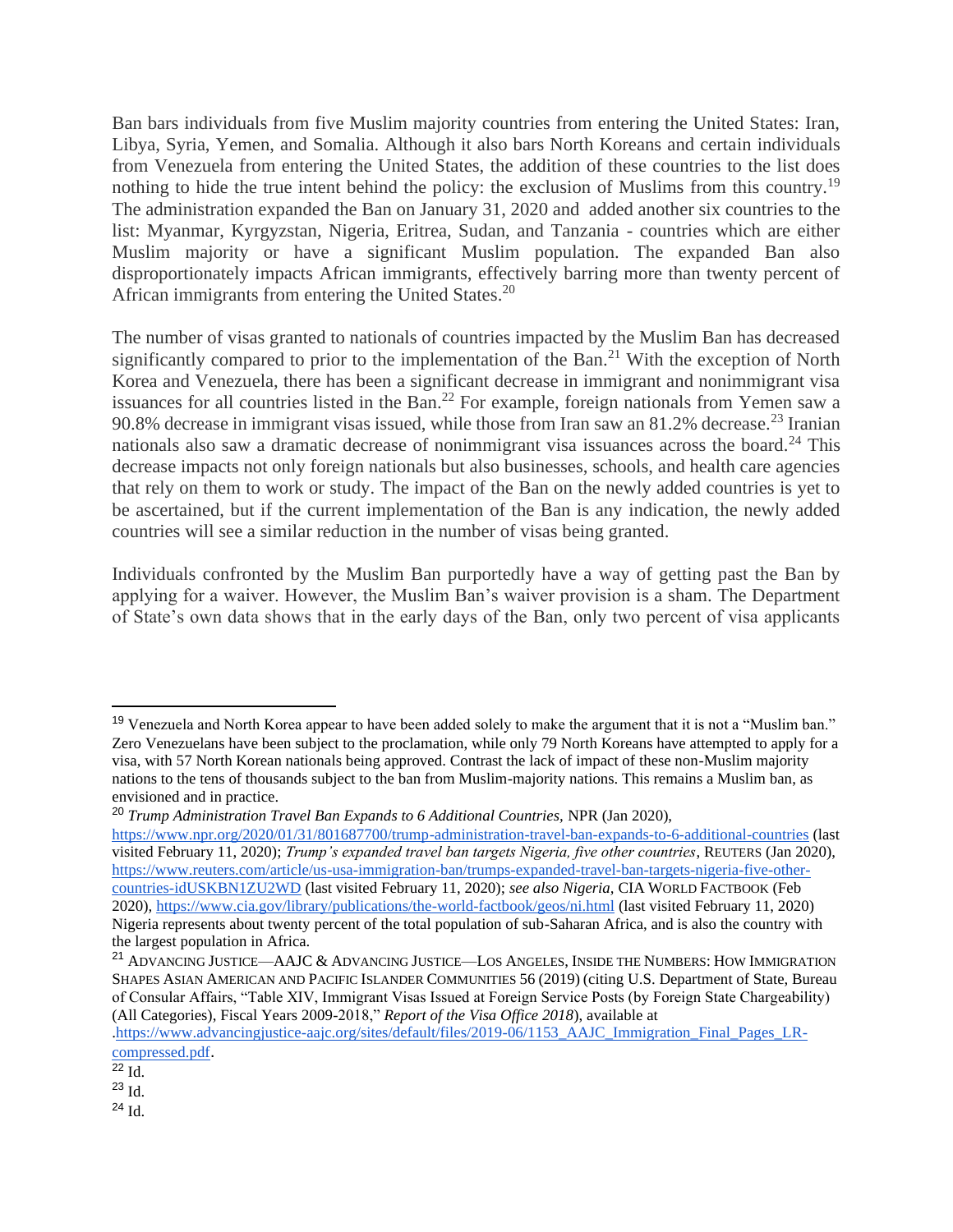were granted a waiver.<sup>25</sup> The latest data shows that the government granted waivers to only six percent of visa applicants since the implementation of the Muslim Ban.<sup>26</sup> The waiver process itself is shrouded in secrecy. The federal government has not released any meaningful guidelines for visa applicants on how to apply for the waiver.<sup>27</sup> Moreover, different U.S. embassies and consulates implement the waiver provision differently. The inconsistency in the processes by which waivers are supposedly granted functions to reinforce that this religious and race-based ban is a complete one.<sup>28</sup>

# **B. Human Face of the Impact**

Underlying the numbers is the impact of the Muslim Ban on Americans who see no end in sight for the separation from their families and communities. On July 18, 2018, Mahmood Salem, a 31 year-old Yemeni-American U.S. citizen, died by suicide when his wife and two eldest children were denied visas because of the Muslim Ban. He and his family were facing overwhelming psychological, physical, and financial stress due to their inability to obtain waivers so they could reunite in the United States. Unable to return to war-torn Yemen, the family stayed in Djibouti, where their visa interview had taken place. The rent in Djibouti is six times higher than the rent in Yemen; Mahmood borrowed \$7,000 to support them, but still could not make ends meet. His children were sick from bug bites and rashes due to Djibouti's hot climate. Even though Salem's wife and two of his children were finally issued waivers, this was too little too late. The waivers were not issued until five days after Salem's death, by which time his funeral had already taken place.

Or consider the case of John Doe #1, a native-born U.S. citizen of Libyan heritage. He sought a visa for his elderly parents, whose living situation in Libya has become increasingly dire as the country has become less stable. He is devastated that his parent's visas have been refused due to the Muslim Ban. These are but two stories of the many thousand that exist across the United States of families unable to reunite with their loved ones because of the Trump administration's Islamophobic policies. Each day that the Muslim Ban remains in effect means that the 170 million people who fall under the Ban worldwide continue to suffer its consequences.

# **C. The Refugee Ban, a De Facto Muslim Ban**

In addition to the Muslim Ban, the Trump administration continues to cut the number of refugees allowed to resettle in the United States. In 2019, the number of refugees expected to resettle in the

<sup>&</sup>lt;sup>25</sup>U.S. issued waivers to Trump's travel ban at rate of 2 percent, data shows, REUTERS (2018), [https://www.reuters.com/article/us-usa-immigration-ban/us-issued-waivers-to-trumps-travel-ban-at-rate-of-2](https://www.reuters.com/article/us-usa-immigration-ban/us-issued-waivers-to-trumps-travel-ban-at-rate-of-2-percent-data-shows-idUSKBN1JN07T) [percent-data-shows-idUSKBN1JN07T](https://www.reuters.com/article/us-usa-immigration-ban/us-issued-waivers-to-trumps-travel-ban-at-rate-of-2-percent-data-shows-idUSKBN1JN07T) [\(](https://www.reuters.com/article/us-usa-immigration-ban/us-issued-waivers-to-trumps-travel-ban-at-rate-of-2-percent-data-shows-idUSKBN1JN07T)last visited September 23, 2019).

<sup>&</sup>lt;sup>26</sup> Exclusive: Only 6 percent of those subject to Trump travel ban granted U.S. waivers, REUTERS (2018), [https://www.reuters.com/article/us-usa-immigration-visas-exclusive/exclusive-only-6-percent-of-those-subject-to](https://www.reuters.com/article/us-usa-immigration-visas-exclusive/exclusive-only-6-percent-of-those-subject-to-trump-travel-ban-granted-u-s-waivers-idUSKCN1RG30X)[trump-travel-ban-granted-u-s-waivers-idUSKCN1RG30X](https://www.reuters.com/article/us-usa-immigration-visas-exclusive/exclusive-only-6-percent-of-those-subject-to-trump-travel-ban-granted-u-s-waivers-idUSKCN1RG30X) [\(](https://www.reuters.com/article/us-usa-immigration-ban/us-issued-waivers-to-trumps-travel-ban-at-rate-of-2-percent-data-shows-idUSKBN1JN07T)last visited September 23, 2019).

<sup>&</sup>lt;sup>27</sup> Advancing Justice—AAJC & Advancing Justice—Los Angeles, Inside the Numbers: How Immigration Shapes Asian American and Pacific Islander Communities 57 (2019), available at [.https://www.advancingjustice](https://www.advancingjustice-aajc.org/sites/default/files/2019-06/1153_AAJC_Immigration_Final_Pages_LR-compressed.pdf)[aajc.org/sites/default/files/2019-06/1153\\_AAJC\\_Immigration\\_Final\\_Pages\\_LR-compressed.pdf](https://www.advancingjustice-aajc.org/sites/default/files/2019-06/1153_AAJC_Immigration_Final_Pages_LR-compressed.pdf).  $^{28}$  Id.